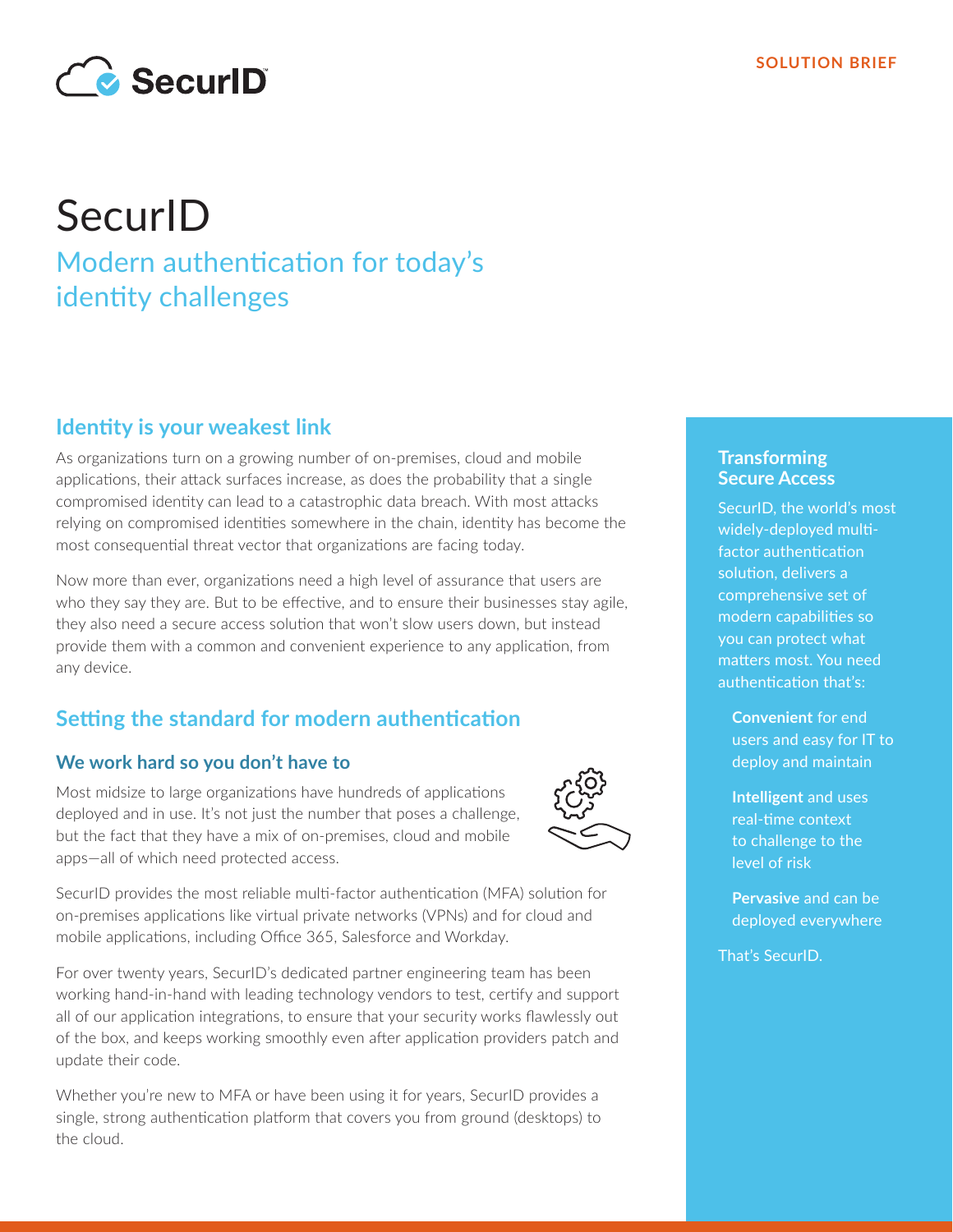#### **Secure and convenient authentication methods**

While employees will always be a main concern, organizations have a growing need to provide third parties access. Contractors, partners and customers all need access, for a variety of reasons and use scenarios—and all with different preferences and requirements.



Users need easy and convenient access, while you need the confidence of knowing they are who they say they are. With SecurID, you don't have to trade convenience for security. In addition to our award-winning tokens, we offer a broad set of authentication options that work directly on users' mobile phones—including push to approve, biometrics, SMS and more—ensuring you have the "right size" authentication for each user and every use case.

Whether you need the "air gap" security hardware tokens uniquely provide or the low touch capabilities of SMS, SecurID delivers a solution that's easy for users to use, and for you to deploy, while giving you peace of mind that your most sensitive assets are protected.

#### **Going beyond multi-factor**

For added security and improved usability, we've taken authentication beyond simply two or three factors. SecurID uses machine learning behavioral analytics, business context and threat intelligence to draw a comprehensive picture of the user and the risks associated with their access.



Analyzing contextual attributes related to when and where an access request comes from, the security posture of a device, the user's role and sensitivity of the application, and whether they've been associated with known fraud or exposed to known threats, provides a 360-degree view of the risk associated with user access.

SecurID automatically, and without requiring any intervention, calculates an identity confidence score (Low or High) for each user, based on a variety of data points. By doing this in real time, organizations can automatically challenge users based on the level of risk—ensuring that high risk is met with high security, while low-risk cases are afforded the convenience of not being asked for any additional authentication.

#### **Simplifying authentication requirements**

With a large number of applications to support, and an increasing variety of ways to verify users and measure access risk, organizations need an easy way to pull it all together—a simple way to define their authentication requirements.



Since different use cases require different levels of authentication, SecurID provides organizations an easy way to configure authentication options based on the user, application, context and risk information it collects.

SecurID assurance levels enable organizations to simply group their use-case requirements into three levels—Low, Medium and High assurance. Each level corresponds to the relative strength of security organizations require for a particular



Push-to-Approve



Mobile OTP

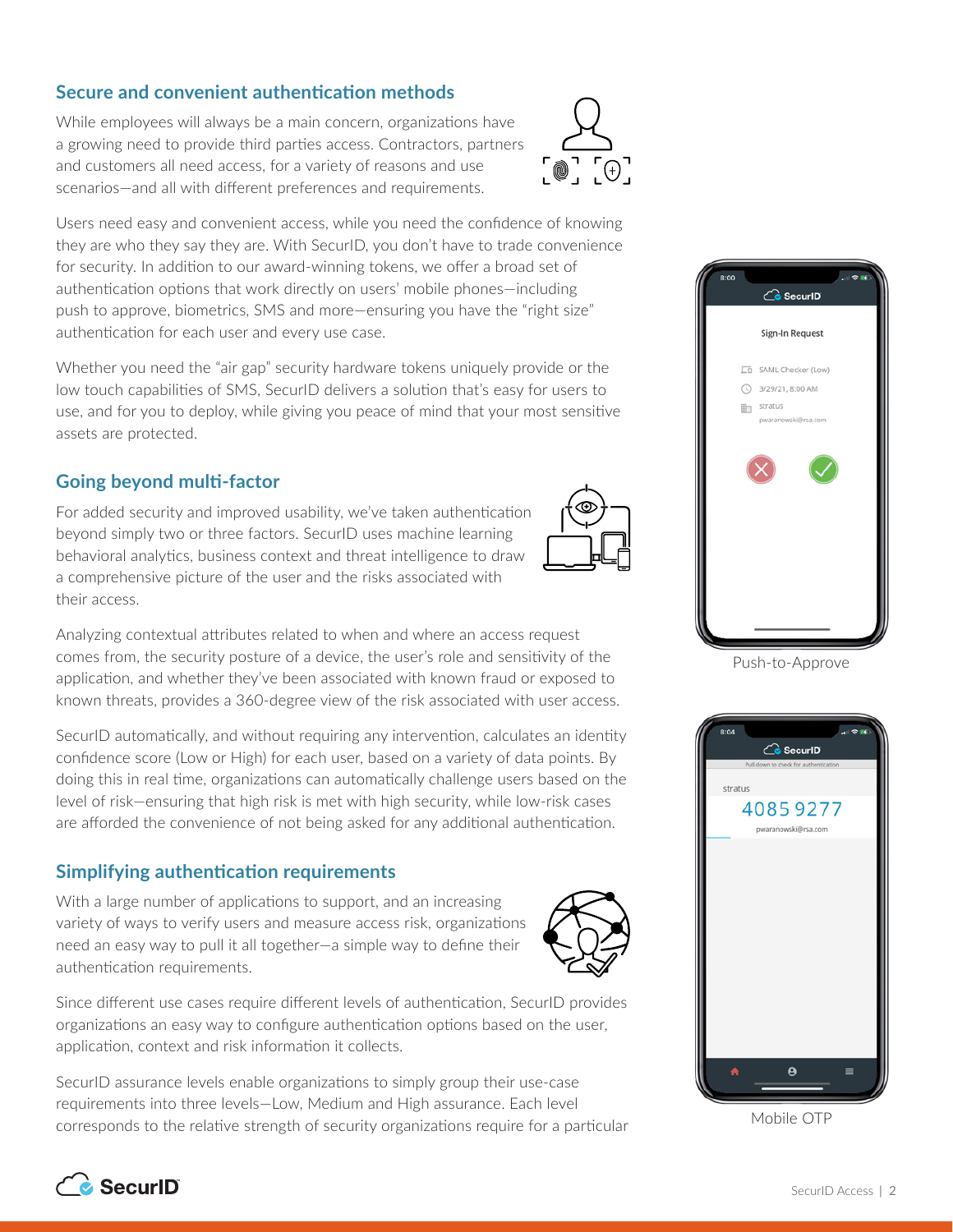application or use scenario. Low-risk scenarios need low levels of assurance (verification), while those of the higher-risk variety may require different, more secure types of access controls.

### **SecurID core components**



**Authentication methods:** In addition to our award-winning tokens, SecurID offers a broad set of phone-based authentication options including push to approve, OTP, biometrics, SMS and more. Further, SecurID also offers risk-based or adaptive authentication, which uses machine learning behavioral analytics to determine a real-time confidence score for each user.

**Cloud authentication service** is a software-as-a-service (SaaS) access and authentication platform that provides single sign-on (SSO) and multi-factor authentication for SaaS, cloud, web and mobile applications. The Cloud Authentication Service can also accept authentication requests from third-party SSO solutions or cloud applications that have been configured to use SecurID as the identity provider (IdP) for authentication.

**SecurID authentication manager** verifies authentication requests, and centrally administers authentication policies, SecurID tokens, users, agents and resources across physical sites, to help secure access to on-premises, cloud and webaccessible applications such as VPNs and web portals.

**SecurID agents and APIs:** We provide connectors and standard agents for SAML and RADIUS-based applications, as well as for IIS/Apache, Windows, Unix/Linux and ADFS. In addition, SecurID provides a REST-based API so organizations can add multi-factor authentication to their custom applications.